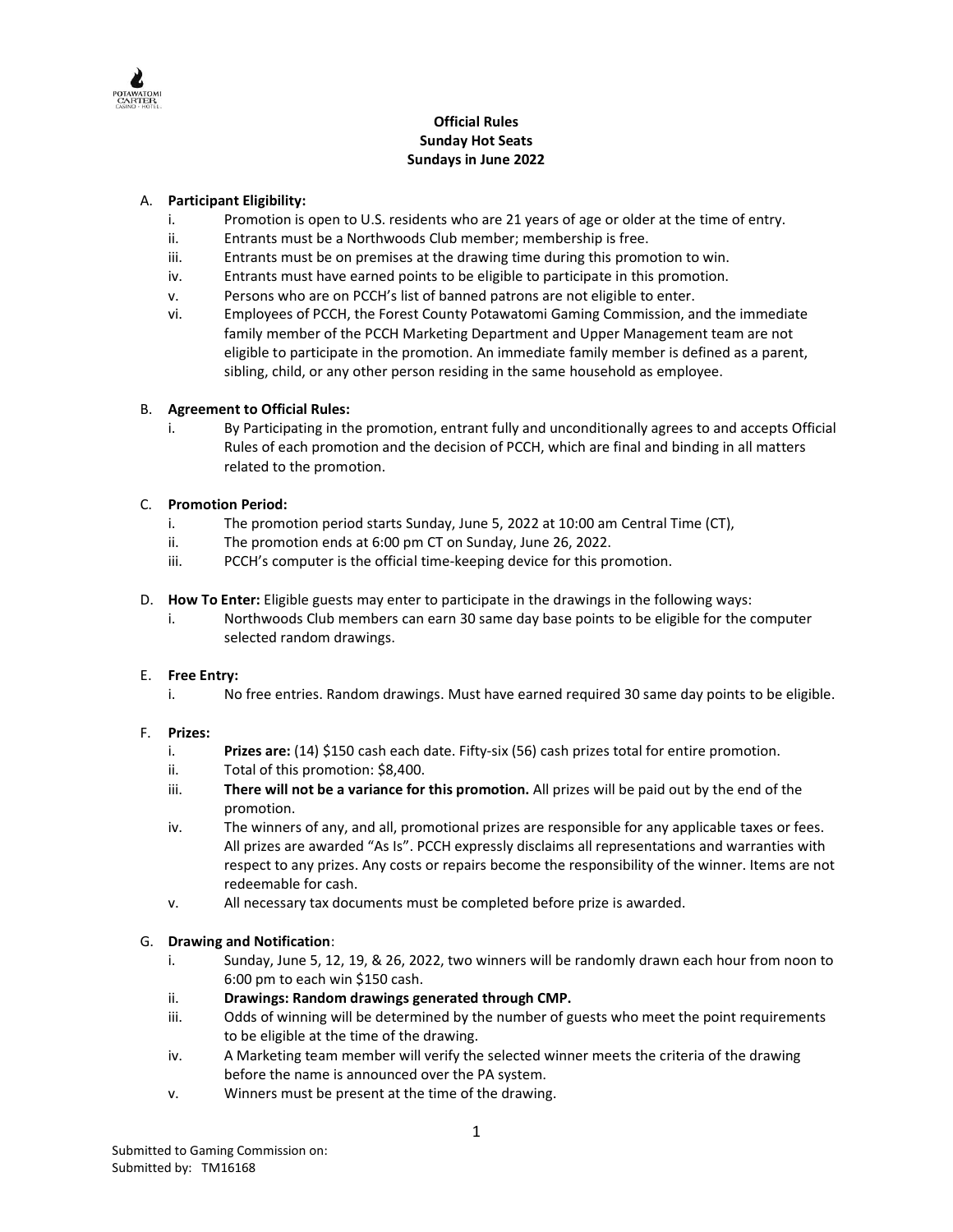

- vi. Winners will have five (5) minutes to make their presence known at the VIP booth to claim their prize or the entry will be void and a new winner will be drawn.
- vii. Two winners will be randomly drawn through CMP each hour from noon to 6:00 pm each Sunday in June.
- viii. Winners will each receive a \$150 cash prize.
- ix. Limit of two (2) wins per person per drawing date.
- x. *Management has the right to alter or cancel a promotion at any time.*

## H. **Prize Acceptance/Restrictions:**

- i. Potential winners must comply with all terms and conditions of these Official Rules and winning is contingent upon fulfilling all requirements.
- ii. The winners will be required to provide non-expired, government issued photo identification and a Northwoods Club card to claim prize.
- iii. Prizes are not transferrable or assignable.
- iv. No substitution allowed except by PCCH, who may substitute a prize of equal or greater value if advertised prizes become unavailable. If any potential winner cannot be contacted, or fails to sign the required documents within the required time period, s/he forfeits prize.
- v. If a potential winner(s) cannot be contacted or fails to sign the required documents within the required time period, they forfeit the prize.

### I. **Release/Publicity/Use of Personal Information:**

i. Winners will be asked to allow PCCH to use their name and likeness for promotions/advertising purposes. Should the winner agree to the use of their name and image an additional waiver must be completed.

### J. **General Conditions:**

- i. In the event the operation, security or administration of the promotion is impaired in any way for any reason, including, but not limited to, fraud, technical failures, regularly scheduled maintenance, virus, or other technical problem, (the impairment) PCCH reserves all rights, in its sole discretion, to:
	- 1. Suspend the Promotional Event to address the impairment and then resume the Promotional Event in a manner that best conforms to the Spirit of these Official Rules.
	- 2. Cancel the Promotional Event and award the prizes in a random drawing among all eligible entries received up to the time of the impairment.
- ii. PCCH reserves the right in its sole discretion to disqualify any individual it believes to be tampering with the entry process, operation of the promotion or to be acting in violation of these Official Rules or the promotion, or in an disruptive manner.
- iii. Any attempt by any person to undermine the legitimate operation of the Promotional Event may result in criminal penalties. PCCH reserves the right to seek damages and penalties to the fullest extent of the law.
- iv. PCCH's failure to enforce any term of these official Rules shall not constitute a waiver unless provided in writing by PCCH's General Manager.

# K. **Limitations of Liability and Release**.

By entering into the Promotion entrants agree to release and hold harmless PCCH, the Forest County Potawatomi Community, and their respective promotional partners, agents, and their officers, employees, directors, and elected and appointed officials of each of them (the "Released Parties") from and against any claim or cause of action arising out of participation in the Promotion Event, or acceptance or use of any prize, including but not limited to:

- i. Technical errors related to computer, unauthorized technical access such as hacking, servers, providers, printers, or telephone or network lines
- ii. Printing errors